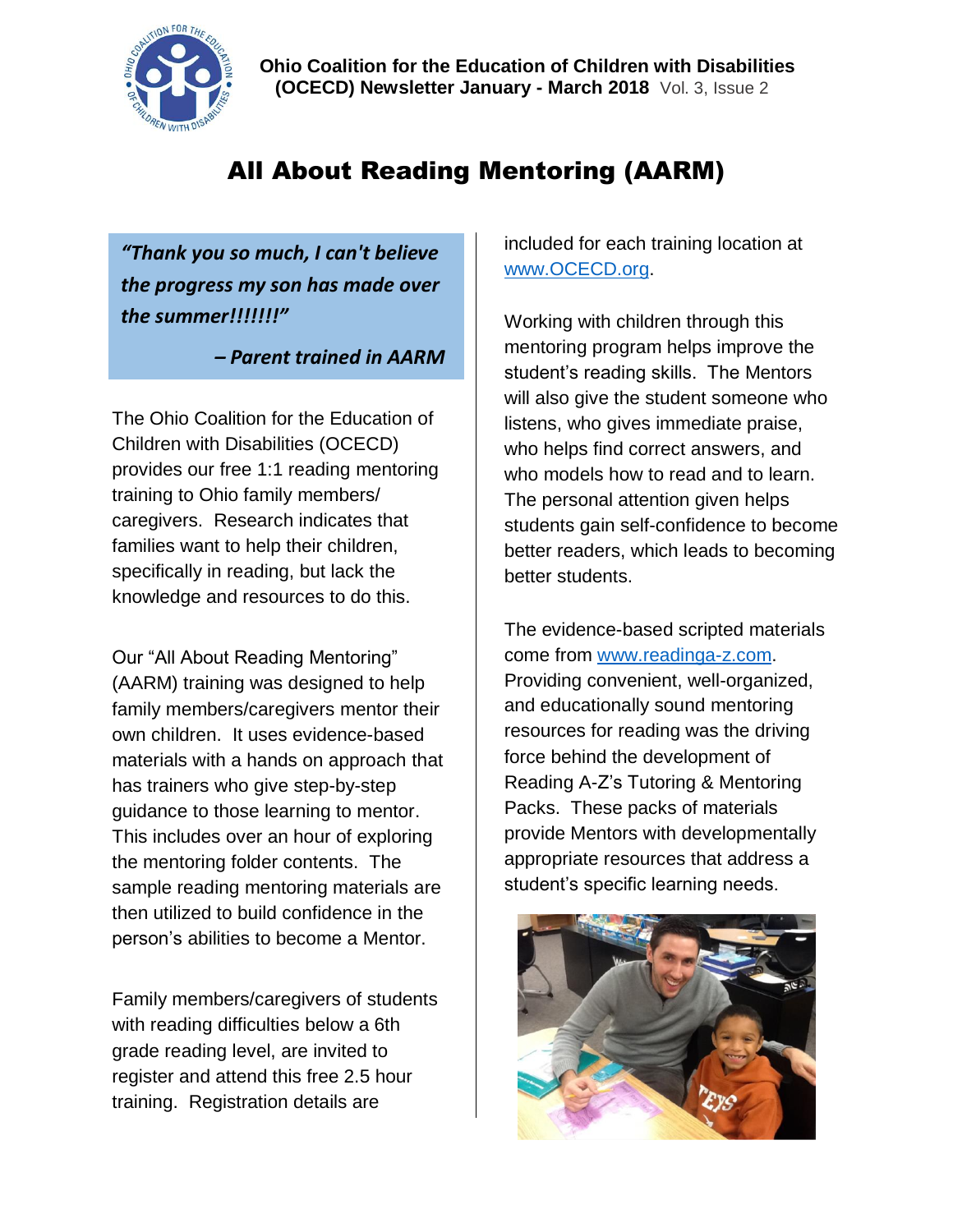

The materials consist of packs organized into six instructional categories. They provide mentoring materials addressing the National Reading Panels "5 Big Ideas in Reading Instruction" as keys to developing successful readers, which are:

- 1. Phonemic Awareness
- 2. Phonics
- 3. Fluency
- 4. Vocabulary
- 5. Comprehension

Each family member/caregiver who attends the free AARM training will learn how to download and print the materials appropriate for their child. They will learn what the process is and how to implement it, by role playing a mentoring session, with instant feedback provided by the trainers. The OCECD trainers will also provide ongoing professional development support to family members/caregivers via emails and/or phone calls, and by the family members/ caregivers reporting the child's reading progress three times a year.



The goals and objectives of the AARM training for family members/caregivers are:

Goal 1: Attendees will gain an understanding and functional knowledge of the foundation of literacy skills.

Goal 2: Attendees will receive training to use evidence-based reading materials to learn how to mentor their student.

### **Objectives**

Attendees will:

- Learn about www.Readinga-z.com materials including Alphabet, Phonological Awareness, Phonics, High Frequency Words, Comprehension and Fluency/ Comprehension Packs.
- Be instructed how to use the www.M4RA.org and www.Readinga-z.com websites.
- Be instructed how to find the correct Pack Level to work with their student.
- Be instructed how to make books, and how to use the Tutoring & Mentoring Packs that correlate to the needs and pace of their student.
- Role Play a 30 minute mentoring session using their example of a mentoring folder.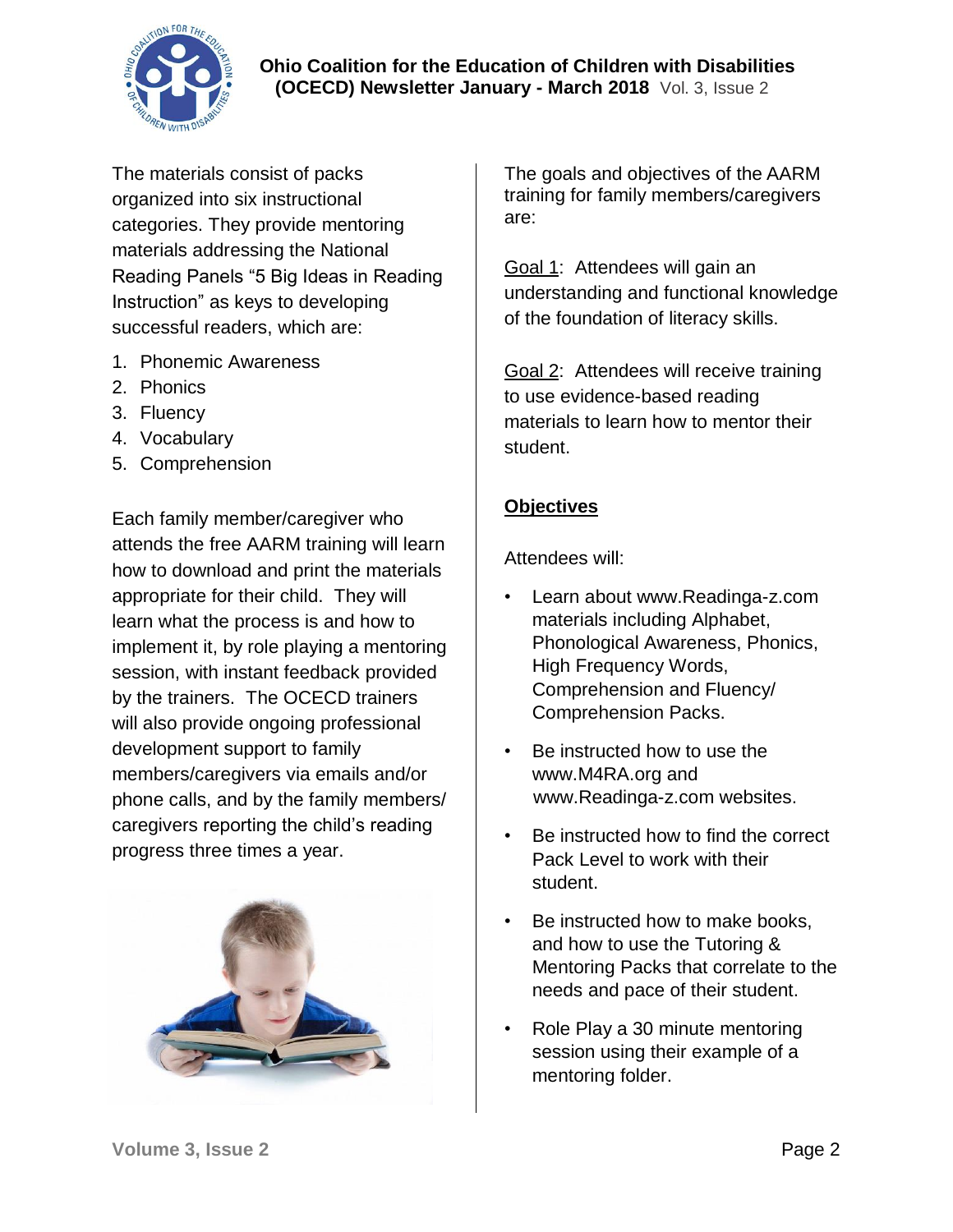

Because the reading mentoring program is structured and scripted, it does not matter who is the Mentor. A Mentor could be a parent, grandparent, sibling, etc. What matters is that there is a consistent schedule: 4 half hour sessions a week is the ideal goal.

*"It will be more challenging now he is back in school but we will continue - possibly at a slower pace. I think this is a great program and would love for you to introduce it to other families who have children with hearing loss."* 

 *– Parent trained in AARM*

Research finds that educational success depends in part on the early development of literacy skills. For example, kindergartners who enter school with basic knowledge of reading and math are more likely to perform well in elementary school. By the end of third grade, reading proficiently is critical since children rely on those reading skills in later grades to learn and to integrate information across content areas.

Not all children learn at the same rate. Some children need 1 repetition, while others need to hear a word 20 times for it "to stick". When a child is a struggling reader, it can be very difficult to catch up. AARM offers help to change this.

When mentoring with the Fluency and Comprehension Packs the plan for each book includes the following engaging activities:

- Completing Fluency work: Cold, Warm, and Hot timed reads
- Motivating & Tracking Progress: Stickers, Graphs, Games
- Completing Graphic Organizer
- Completing writing activities
- Knowledge shown answering Comprehension Questions & Quick Checks
- Knowledge of skills playing the games that demonstrates the student's knowledge

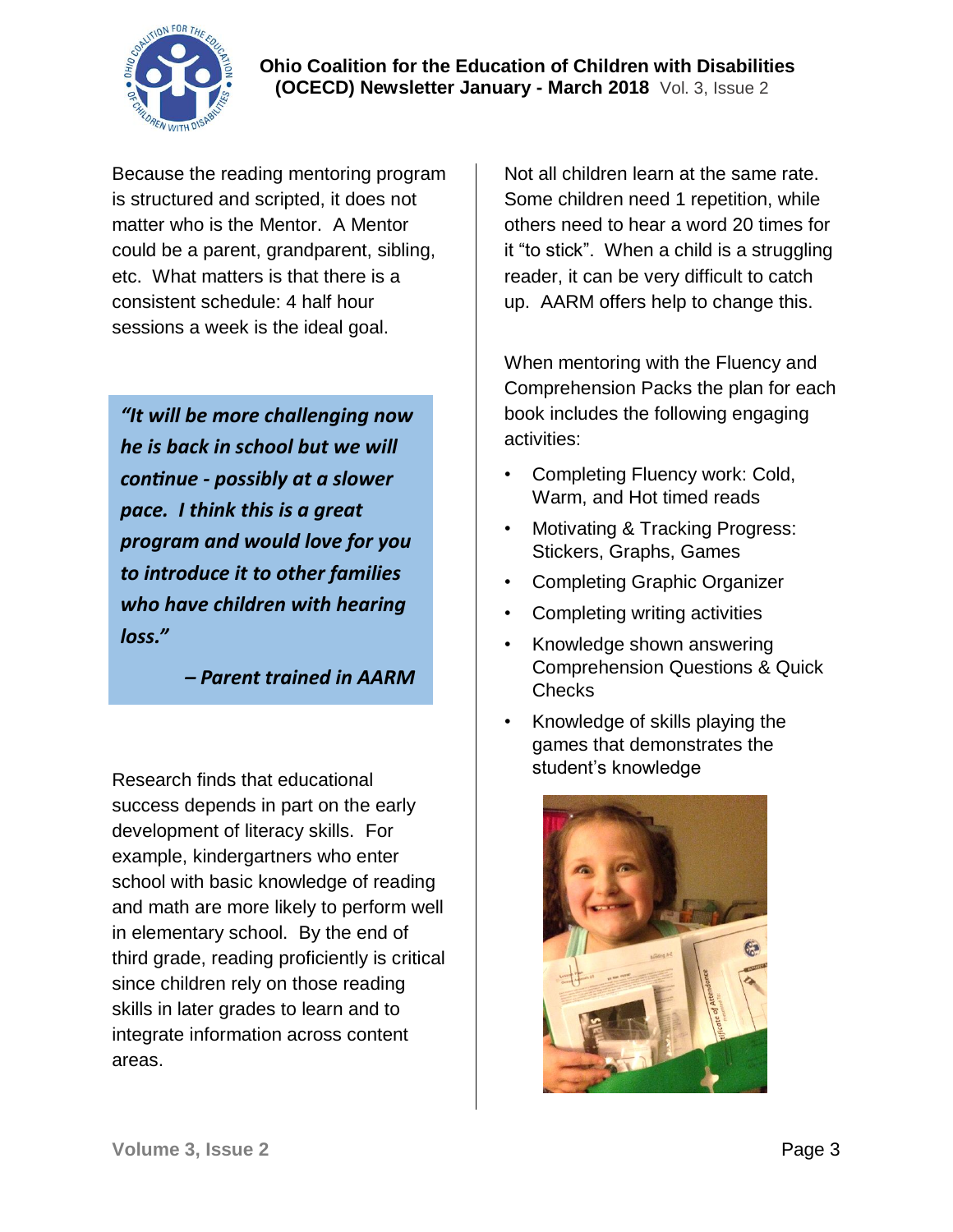**Ohio Coalition for the Education of Children with Disabilities (OCECD) Newsletter January - March 2018** Vol. 3, Issue 2

*"I might still at least do the fluency passages with her as she loved seeing her progress and beating herself in the graphs. It was good practice that she was motivated to do*  $\mathcal O$  *I figured I would see how the next month or so goes, and if she isn't continuing to show progress at school, I may go back to it completely, as it did work well for her."* 

 *– Parent trained in AARM*

During the mentoring sessions the Mentor and student may incorporate different types of reading:

- Read Aloud: Mentor reads the story first
- Shared Reading: Taking Turns
- Guided Reading: Listening to student read, helping with difficult words
- Echo Reading: Mentor reads, student repeats
- Choral Reading: Reading the same text together

*"If a child reads, or is read to, for 20 minutes every day, they are exposed to about 1.8 million words of text every year. That is 137 new words per minute! If families read together for 20 minutes a day, 7 days a week, they get more than 121 hours of bonding time every year!"* 

> *– U.S. Department of Education's Family, School and Community Engagement, March 30, 2015*

The Reading A-Z Tutoring & Mentoring Packs include:

1. Alphabet = Will determine a student's ability in letter recognition

Students will practice identifying and writing upper and lower case letters.

2. Phonemic Awareness = Will determine a student's ability to hear sounds

This includes rhyme, isolating and categorizing sounds, blending and segmenting syllables and sounds, and manipulating phonemes (sounds).

3. Word Recognition = Sound out the word

Includes how to use picture clues, look for word chunks, apply common phonics rules, and recognize syllable patterns.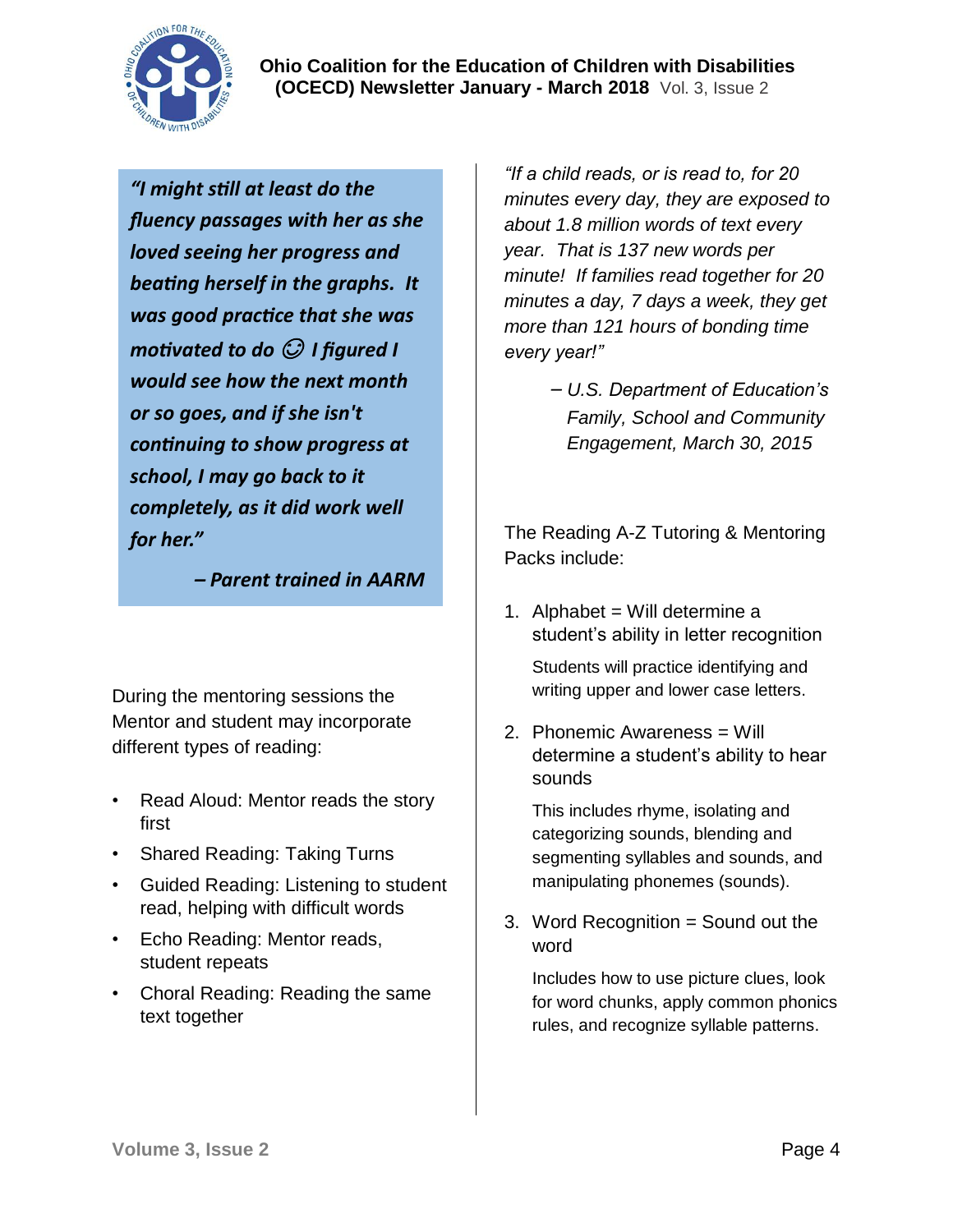

 **Ohio Coalition for the Education of Children with Disabilities (OCECD) Newsletter January - March 2018** Vol. 3, Issue 2

4. High Frequency Words = 13 words make up 25% of the words we read, 100 words make up 50% of what we read

Students need to be able to read these words automatically to be fluent.

5. Fluency = Speed: standard reading rate; and Prosody: proper pause and expression

Fluency enables students to focus on the meaning in the text.

6. Comprehension = Questioning

Includes predicting, visualizing, retelling, summarizing, making connections to life, other texts, and prior knowledge.

P.C. is a  $4<sup>th</sup>$  grader who is being mentored by his family. After 62 mentoring sessions, his Cold correct words per minute (wpm) fluency scores went from 49 wpm to 99 wpm. His reading levels increased from Level P to Level R.

*His mother also shared: "I love using the A to Z material and lesson plans. Each lesson is easy to follow. My son, who has always been a reluctant reader, loved being able to choose the book from his level. He was always ready to sit down and read with me, he would always say 'we're done already'.* 

*I can't thank you enough, this year in 4th grade he has to read for 20 minutes and write three sentences about what he read.*

*He gets the timer himself and starts reading when he gets home. We have always had tears in the past, I truly believe that the routine we used during our mentoring time has helped with his new reading routine. Thank you again."* 

#### *– Parent trained in AARM*



Currently, almost 200 Ohio Parents have been trained to implement AARM. These trainings have been held in all four corners and in central Ohio.

Contact [debby.ambroza@m4ra.org](mailto:debby.ambroza@m4ra.org) or [amy.freeman@m4ra.org](mailto:amy.freeman@m4ra.org) if you are interested in scheduling a training in your area.

Also, keep checking [www.OCECD.org](file:///C:/Users/OCECD/Desktop/E_Newsletter%20AARM/www.OCECD.org) to locate an AARM training near you!